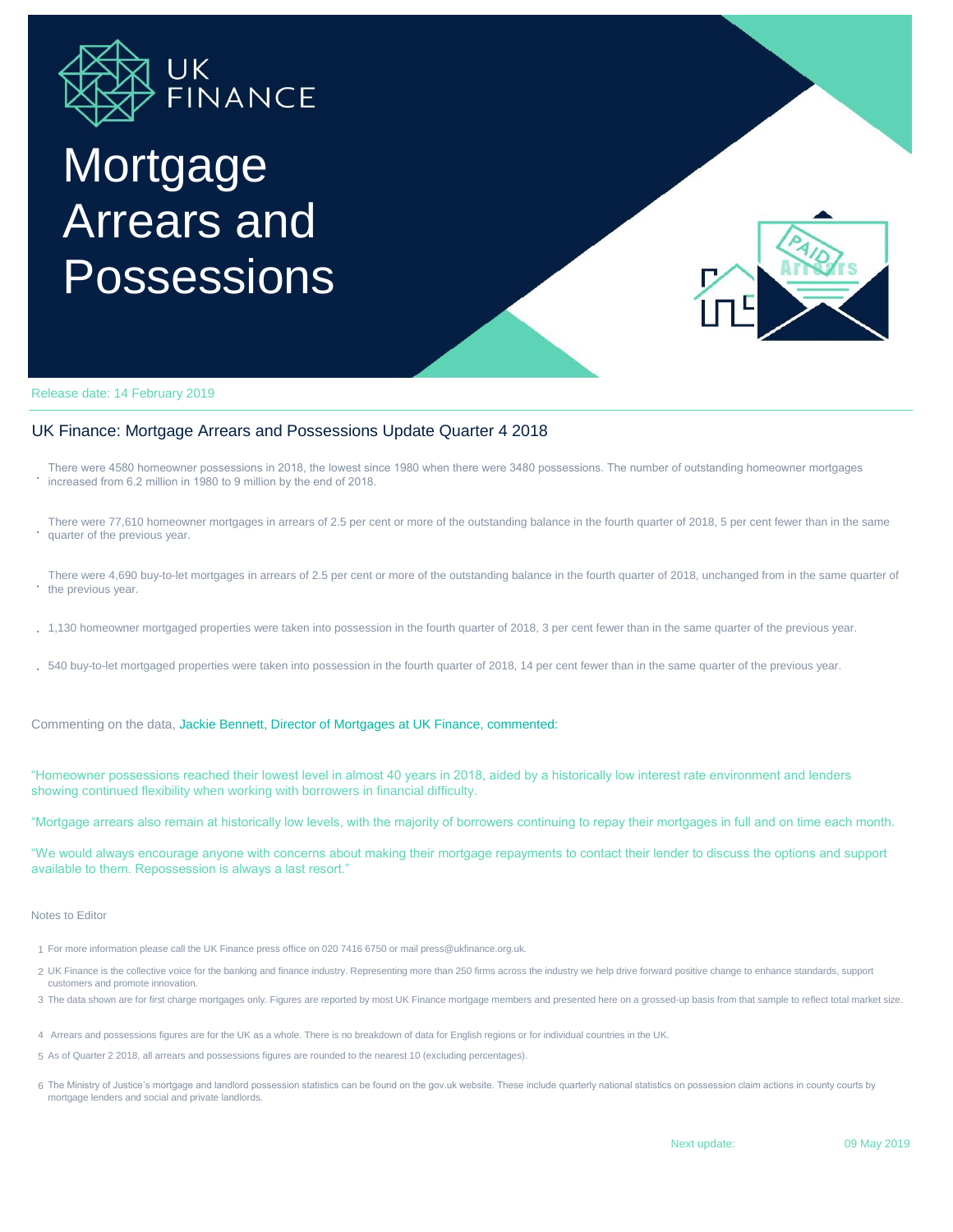## Release date: 14 February 2019

| <b>Mortgage Arrears</b>                                |                                                                                                             |                                                                                   |           |           |           |           |           |           |           |                                   | Latest<br>$(18 - Q4)$ | Y-o-Y comparison |
|--------------------------------------------------------|-------------------------------------------------------------------------------------------------------------|-----------------------------------------------------------------------------------|-----------|-----------|-----------|-----------|-----------|-----------|-----------|-----------------------------------|-----------------------|------------------|
| Number of mortgages in arrears                         | Number of first charge<br>mortgage loans in arrears<br>representing over 2.5% of the<br>outstanding balance | 120,000<br>100,000<br>80,000<br>Number<br>60,000<br>40,000                        |           |           |           |           |           |           |           | Homeowners                        | 77,610                | $-5%$            |
|                                                        |                                                                                                             | 20,000                                                                            | $15 - Q4$ | $16 - Q2$ | $16-Q4$   | $17 - Q2$ | $17 - Q4$ | $18-Q2$   | $18 - Q4$ | Buy-to-let                        | 4,690                 | 0%               |
| Number of homeowner<br>mortgages within arrears bands  | Number of first charge<br>homeowner mortgage loans in<br>arrears, split by severity of<br>arrears.          | 50,000                                                                            |           |           |           |           |           |           |           |                                   | Latest<br>$(18 - Q4)$ | Y-o-Y comparison |
|                                                        |                                                                                                             | 40,000                                                                            |           |           |           |           |           |           |           | Arrears of 2.5%-5% of<br>balance  | 31,730                | $-6%$            |
|                                                        |                                                                                                             | 30,000<br>Number<br>20,000                                                        |           |           |           |           |           |           |           | Arrears of 5%-7.5% of<br>balance  | 13,890                | $-6%$            |
|                                                        |                                                                                                             | 10,000                                                                            |           |           |           |           |           |           |           | Arrears of 7.5%-10% of<br>balance | 7,970                 | $-4%$            |
|                                                        |                                                                                                             |                                                                                   | $15-Q4$   | $16-Q2$   | $16-Q4$   | $17 - Q2$ | $17 - Q4$ | $18-Q2$   | $18 - Q4$ | Arrears over 10% of<br>balance    | 24,020                | $-1%$            |
|                                                        |                                                                                                             | 3,500                                                                             |           |           |           |           |           |           |           |                                   | Latest<br>$(18 - Q4)$ | Y-o-Y comparison |
| Number of buy-to-let mortgages<br>within arrears bands | Number of first charge buy-to-<br>let mortgage loans in arrears,<br>split by severity of arrears.           | 3,000<br>2,500                                                                    |           |           |           |           |           |           |           | Arrears of 2.5%-5% of<br>balance  | 2,150                 | $-2%$            |
|                                                        |                                                                                                             | Number<br>2,000<br>1,500                                                          |           |           |           |           |           |           |           | Arrears of 5%-7.5% of<br>balance  | 860                   | 2%               |
|                                                        |                                                                                                             | 1,000<br>500                                                                      |           |           |           |           |           |           |           | Arrears of 7.5%-10% of<br>balance | 480                   | $-8%$            |
|                                                        |                                                                                                             |                                                                                   | $15-Q4$   | $16-Q2$   | $16-Q4$   | $17 - Q2$ | $17 - Q4$ | $18-Q2$   | $18-Q4$   | Arrears over 10% of<br>balance    | 1,200                 | 7%               |
| <b>Mortgage Possessions</b>                            |                                                                                                             |                                                                                   |           |           |           |           |           |           |           |                                   | Latest<br>$(18-Q4)$   | Y-o-Y comparison |
| Number of mortgage<br>possessions                      | Number of possessions of first<br>charge mortgaged properties in<br>period                                  | 2,500<br>2,000                                                                    |           |           |           |           |           |           |           |                                   |                       |                  |
|                                                        |                                                                                                             | $\begin{array}{c} \frac{5}{2} \\ \frac{2}{5} \\ \frac{1}{2} \\ 1,000 \end{array}$ |           |           |           |           |           |           |           | Homeowners                        | 1,130                 | $-3%$            |
|                                                        |                                                                                                             | 500                                                                               | $15-Q4$   | $16 - Q2$ | $16 - Q4$ | $17 - Q2$ | $17 - Q4$ | $18 - Q2$ | $18 - Q4$ | Buy-to-let                        | 540                   | $-14%$           |

Next update: 09 May 2019